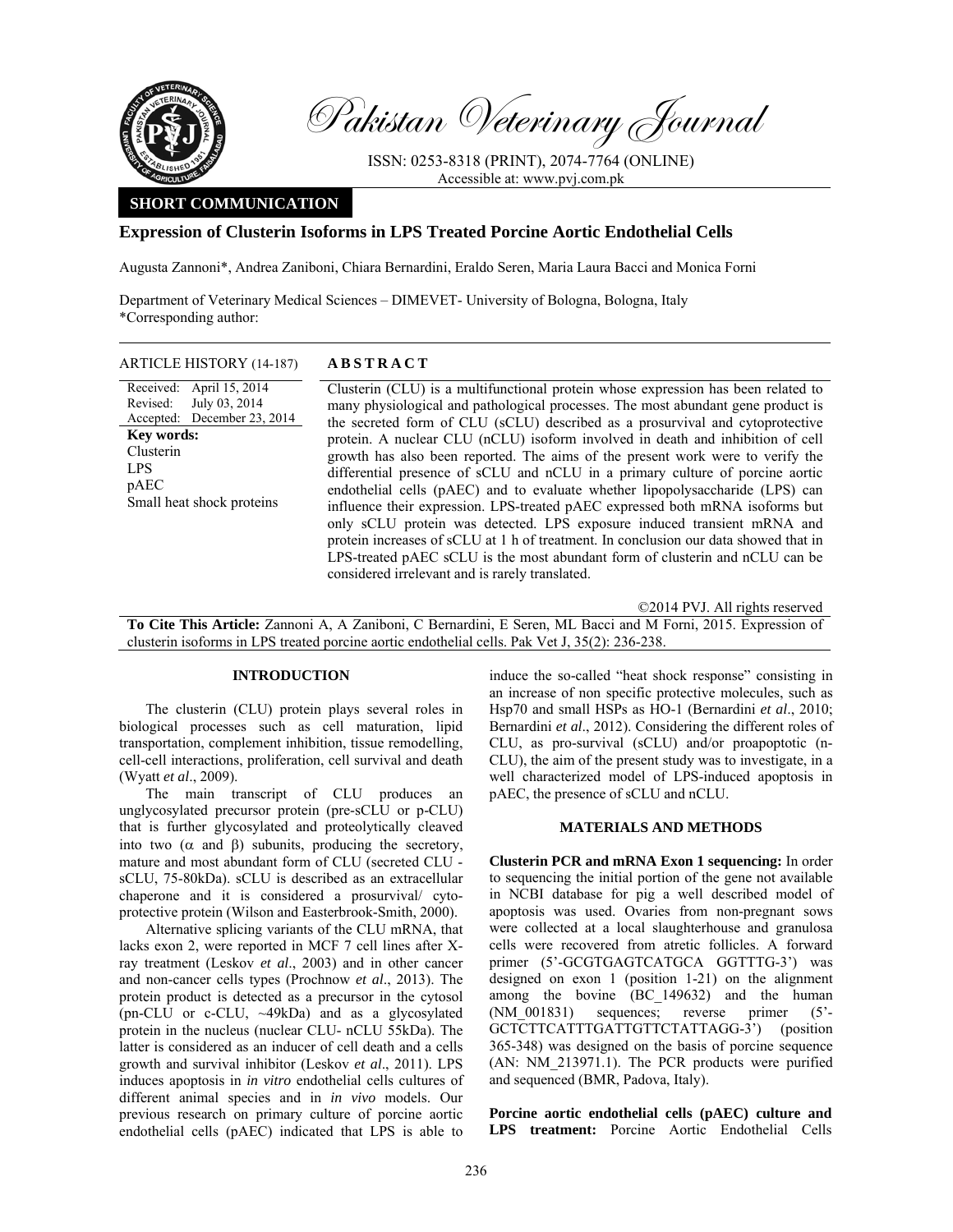(pAECs) were isolated and cultured as previously described (Bernardini *et al*., 2010; Bernardini *et al*., 2012). LPS (E. coli 055:B5, Sigma-Aldrich Co, St Louis, MO, USA) (10 μg/ml) was added to the culture medium for different time (1, 7, 15 and 24 hours).

**Real-time PCR quantification (qPCR) of CLU isoforms:** Total RNA extraction from pAEC, cDNA synthesis and qPCR were performed according our previous studies (Bernardini *et al*., 2012). Forward (5'- CTGCTGACCTGGGAGAATGG-3') and reverse (5'- GCTCTTCATTTGATTGTTCTATTAGGG-3') primers for porcine Long Clusterin (L-CLU) and forward (5'- GGGCACCGCTGACTGAAATG-3') and reverse (5'- CGCTCTTCATTTGATTGTTCTATTAG GG-3') primers for porcine Short Clusterin, (S-CLU) were designed on the determined sequences (JQ840388 and JQ840389).

**Western Blot analysis for intra-cellular CLU:** After LPS treatment (1, 7, 24 hours), pAEC were harvested and lysed in SDS solution (Tris-HCl 50mM pH 6.8; SDS 2%; glycerol 5%). The immunodetection of clusterin was performed using an anti-human clusterin antibody (05- 354 Upstate Biotech; 1:1000 dilution, overnight at 4°C). The relative protein content (protein of interest/β Tubulin) was expressed as arbitrary units (AU).

**Western Blot analysis for secreted CLU in culture medium:** Collected culture media (210 µl) were placed into Microcon YM-100 column (Amicon, Millipore, Billerica MA, USA) and centrifuged at 12000xg for 1 min. The filtrated medium was freeze dried under vacuum centrifuge and resuspended in 15 µl of water. Five µl of resuspended medium was used in western blot analysis.

**Statistical Analysis:** Each treatment was replicated three times. Data were analyzed by a one-way analysis of variance (ANOVA); the significant differences  $(P<0.05)$ were analyzed by the Duncan's test (SPSS program version 13.0; SPSS Inc, Chicago, IL, USA).

#### **RESULTS AND DISCUSSION**

Our data showed for the first time that, in granulosa cells of atretic follicles, a well described model of apoptotic cell death (Zwain and Amato, 2000), the primers used were able to amplify two Clusterin mRNA alternative sequences: the Long-CLU (365bp) and the Short-CLU (230bp) generated by alternative splicing of exon 2 (Fig. 1). The two cDNA sequences were published in the NCBI database (http://www.ncbi.nlm.nih.go) with Accession Numbers JQ840388 and JQ840389. The Long-CLU sequence aligns with the human mRNA and is consistent with the mature, secreted, prosurvival and cytoprotective sCLU. The sequence of the Short-CLU transcript, herein described, showed that exon 1 is directly linked to exon 3, and is consistent with the non-secreted isoform nCLU described by Leskov *et al*. (2003).

In pAEC the mRNA expression level of Long-CLU was definitely higher than Short-CLU and LPS induced a transient increase of about 2.5 times of the Long-CLU mRNA whereas Short-CLU mRNA was not affected (Fig.



**Fig. 1:** Clusterin isoforms and sequence of PCR products. Representative gel electrophoresis (2%) of two alternative amplicons (365bp and 230bp) from cDNA of granulosa cells (GC) of porcine atretic follicles. MWM= molecular weight marker. (A). Sequence of PCR products obtained. The rectangular box indicates the spliced exon II sequence (B).



**Fig. 2:** Expression levels of different CLU isoforms in LPS-treated pAEC (10 µg/ml). mRNA expression level of Long-and Short-CLU in pAEC during LPS treatments and in standard culture condition (CTR). Relative mRNA data are shown as ∆Ct (Ref-GI) which is directly correlated with expression level (Ref. = Reference gene; GI = Gene of Interest).



**Fig. 3:** Western blot of clusterin in pAEC. Representative image of a western blot of clusterin in control (CTR) and LPS-treated pAEC.